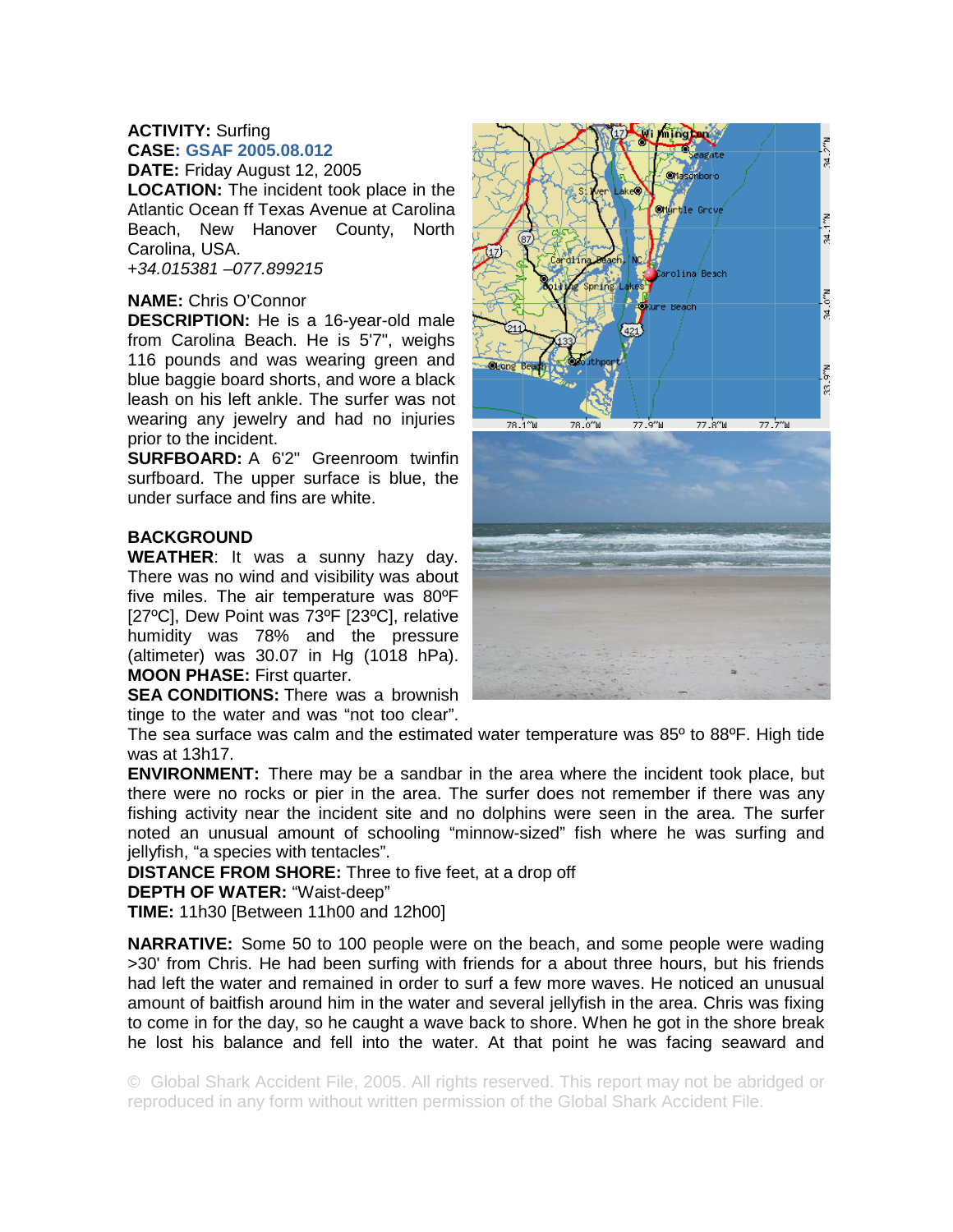underwater, when he felt something grab his right arm. At first, Chris thought that it was his surfboard fin that had touched his arm, but when he got out of the water he noticed that he was bleeding "pretty bad". He believes the shark approached from the front and left "from seaward to shoreward."



**INJURY:** Approximately five crescent-shaped wounds to the right forearm. The space between the individual teeth was 3/8" and the end of the wound. There was a 1/2" laceration to the side of the wrist with two puncture wounds, one above and one below the laceration.

**FIRST AID:** Chris started to walk home and was about halfway there, with blood dripping off his fingers, when a man stopped to ask if he was dizzy and then carried Chris' surfboard to Chris' house. At home, Chris called his mother and the man called a lifeguard. The lifeguard called New Hanover County EMS. Chris was driven to Alabama Avenue, Carolina Beach, where EMS officials wrapped his arm in bandages. Chris' sister took him to the hospital.

**TREATMENT:** More than an hour elapsed from the time Chris was bitten until he arrived at the hospital, New Hanover Regional Medical Center. He was treated in the Emergency Room by Michael Ward, M.D. of Eastern Carolina Emergency Physicians, PA. Chris received four binding strips for his wounds and was discharged.

© Global Shark Accident File, 2005. All rights reserved. This report may not be abridged or reproduced in any form without written permission of the Global Shark Accident File. **SPECIES INVOLVED:** Not identified, according to one witness, the shark appeared to be